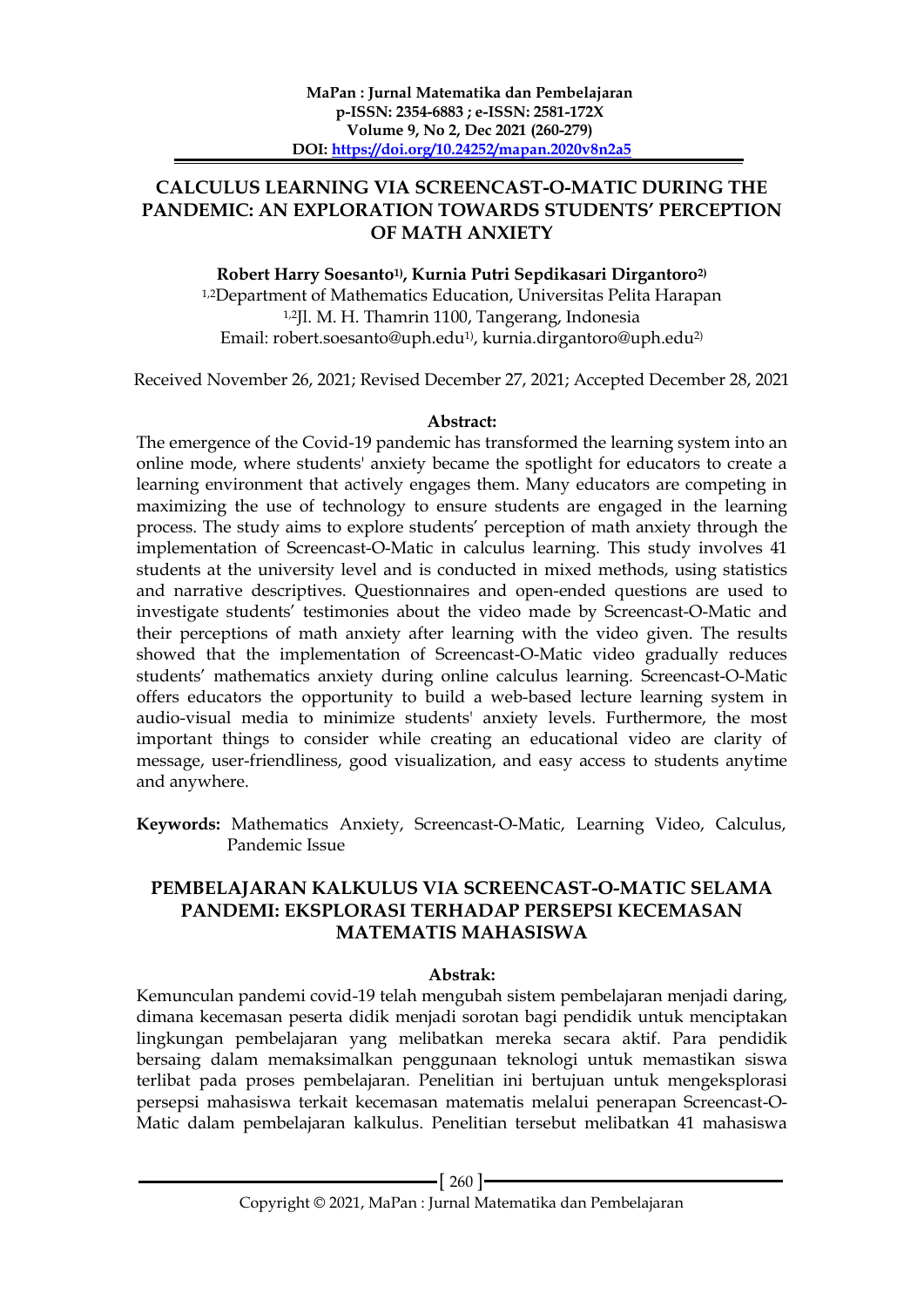dan menggunakan mixed-methods, dengan menerapkan statistik serta naratif deskriptif. Kuesioner dan pertanyaan terbuka digunakan untuk menyelidiki testimoni mahasiswa terkait video yang dibuat dengan Screencast-O-Matic serta persepsi mereka terkait dengan kecemasan matematis setelah belajar dengan video yang diberikan. Hasil penelitian menunjukkan bahwa penerapan video menggunakan Screencast-O-Matic secara bertahap menurunkan tingkat kecemasan matematis mahasiswa selama pembelajaran kalkulus. Screencast-O-Matic memberikan kesempatan bagi pendidik untuk membuat sistem perkuliahan berbasis video, dalam bentuk media audio visual untuk meminimalisir kecemasan mahasiswa. Lebih jauh, hal yang sangat penting untuk dipertimbangkan selama pembuatan video ini adalah kejelasan isi, kemudahan bagi pengguna, visualisasi yang baik, serta mudah diakses kapan dan di mana saja.

## **Kata Kunci**: Kecemasan Matematis, Screencast-O-Matic, Video Pembelajaran, Kalkulus, Isu Pandemi

*How to Cite*: Soesanto, R. H., & Dirgantoro, K. P. S. (2021). Calculus Learning Via Screencast-O-Matic During The Pandemic: An Exploration Towards Students' Perception Of Math Anxiety. *MaPan : Jurnal Matematika dan Pembelajaran*, *9*(2), 260-279. https://doi.org/10.24252/mapan.2021v9n2a5.

# **INTRODUCTION**

ccording to Luttenberger, Wimmer, and Paechter (2018), mathematics anxiety is a relevant global issue that has been carried out through **L** many studies for approximately 60 years (Dowker, Sarkar, & Looi, cording to Luttenberger, Wimmer, and Paechter (2018), mathematics<br>anxiety is a relevant global issue that has been carried out through<br>many studies for approximately 60 years (Dowker, Sarkar, & Looi,<br>2016). A study conduct anxiety contains two common dimensions, namely worry and emotionality. Both dimensions are related to the components of cognitive anxiety as well as feelings of stress and nervousness when faced with mathematical problems, both in school and daily life. Mathematics anxiety is also associated with a lack of numerical processing, thereby leading to low math performance (Chang & Beilock, 2016). An interesting fact is that this type of anxiety is a factor experienced by humans in all levels of learning, ranging from young children (Vukovic, Kieffer, Bailey, & Harari, 2013), secondary school students (Wigfield & Eccles, 1989), to those in the university (Alves, Rodrigues, Rocha, & Coutinho, 2016; Sevindir, Yazici, & Yazici, 2014). Various studies have been carried out with varying solutions to mathematics anxiety at each educational level. A comprehensive study carried out by Wigfield and Eccles (1989) at primary and secondary levels disclosed that the highest mathematics anxiety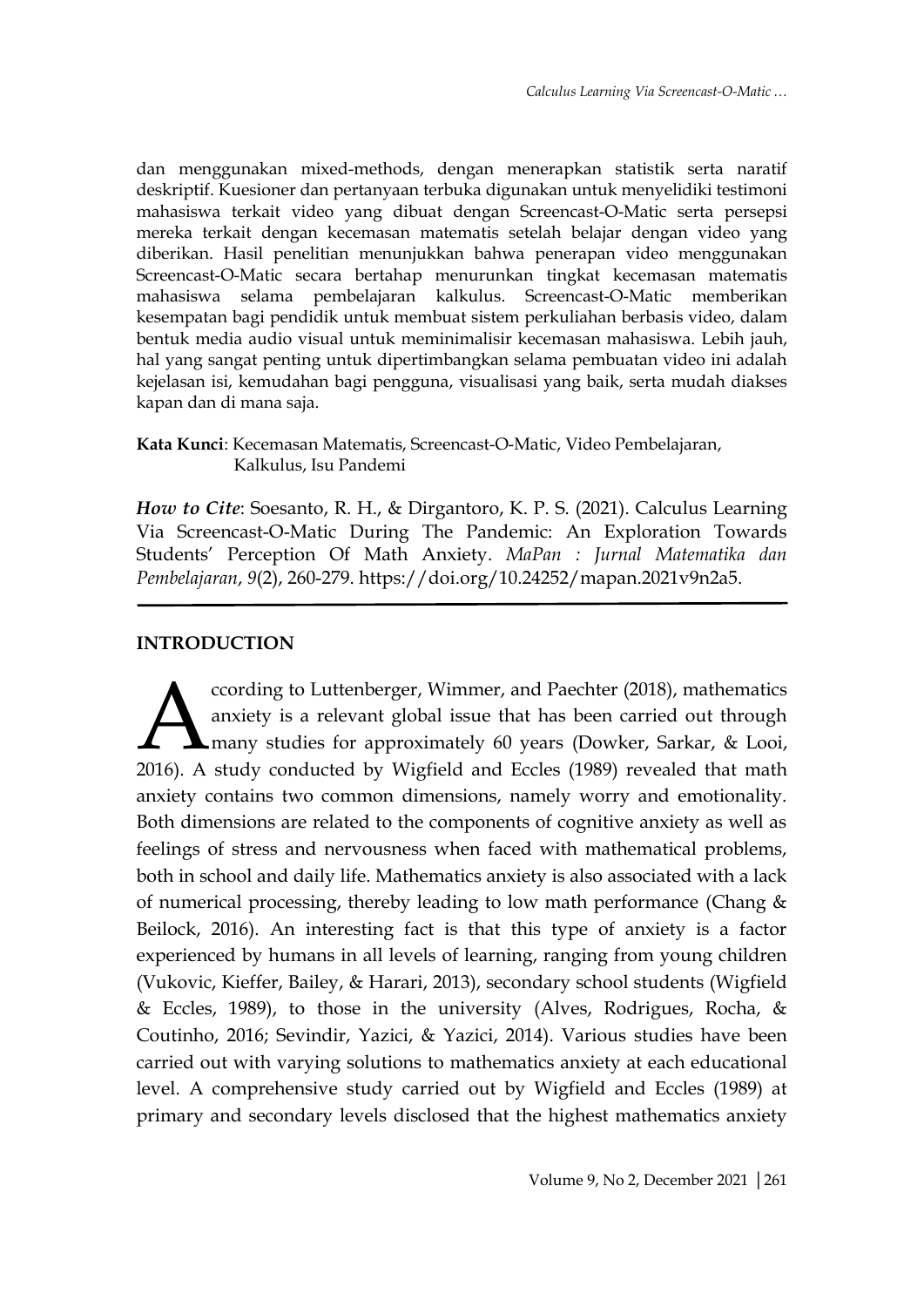is experienced by middle school students in grade 9, followed by those in grades 10 to 12, while those in grade 6 experienced the least.

On the contrary, the study conducted by Vukovic, Roberts, and Wright (2013) on the concurrent and longitudinal way for children in second and third grade indicated that mathematics anxiety's detrimental effect is identified in early childhood. This also encouraged studies to determine the effect of this context on university-level students. A case study using anova tests carried out by Sevindir, Yazici, and Yazici (2014) at Kocaeli University provides empirical findings indicating that students generally feel nauseous when faced with mathematics-related problems. Furthermore, another empirical study conducted by Alves, Rodrigues, Rocha, and Coutinho (2016) towards Portuguese engineering students also showed math anxiety among students in terms of gender and type of course. Therefore, math anxiety is a factor encountered by every learner, and it does not decrease with an increase in the grade level of education. Both studies conducted on students at the university level indicate that they still encounter anxiety when faced with mathematicsrelated courses.

Mathematics anxiety is closely related to students' low learning and performance in mathematics (Ashcraft & Faust, 1994). Although it plagues all learners at all levels, there is still hope to overcome this type of anxiety (Rozgonjuk, Kraav, Mikkor, Orav-Puurand, & Taht, 2020), such as the enthusiasm built into a teacher when conducting a teaching lesson (Jackson & Leffingwell, 1999) and by providing a vibrant learning atmosphere that involves students in discussions (Cooper, Downing, & Brownell, 2018). In addition, when all students are trapped in learning conditions from home, students tend to receive minimal guidance from their teacher, which may become one of the adverse factors during mathematics learning (Soesanto & Dirgantoro, 2021). Managing students' mathematics anxiety during the pandemic is indispensable (Simorangkir, Manalu, & Masta, 2021), proven from several studies that have sought to overcome it. Based on the affordability of learning facilities, blended learning supported by WhatsApp is economical, simple, and tangible for reducing students' anxiety in remote areas (Nida, Usodo, & Saputro, 2020). Educators are vying to empower various learning tools to establish a conducive and interactive learning environment that makes students feel unruffled while learning mathematics.

Specifically in calculus learning, several studies highlight anxiety problems. Awofala and Odogwu (2017) revealed that mathematics anxiety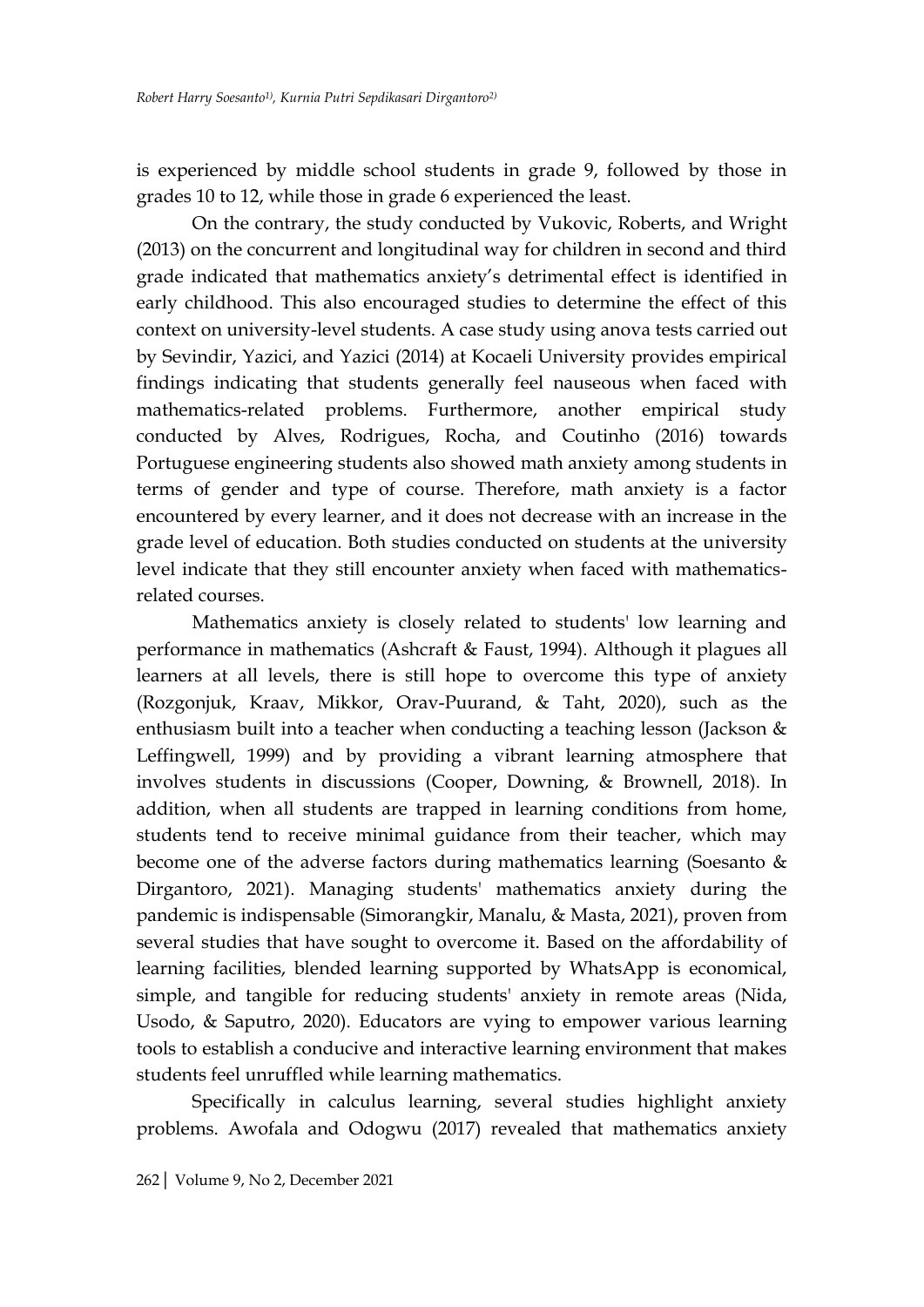level was significant in calculus cognitive failures and performance among the students. The high anxiety is also attributed to several major factors, including the abstract concepts of calculus, the teaching style, and the poor analytical skills of the students (Estonanto & Dio, 2019). This mathematics anxiety is so crucial that it will affect calculus mathematics performance (Estonanto, 2017). The use of technology has been developed and applied to control anxiety during calculus learning. A study from Batchelor (Batchelor, 2015) spells out the use of clicker during calculus learning in helping to reduce students' anxiety slightly. The utilization of mathematical applications such as GeoGebra also positively lowers calculus anxiety levels (Maskar & Dewi, 2020).

Some approaches reduce math anxiety by reframing students' mindsets about their lack of effort in solving the problems (Samuel & Warner, 2021). In fact, most cases of mathematics anxiety are tried to be addressed through the provision of games that are the potential to make students happier during learning (Amirnudin & Saleh, 2020). An experimental study found that games play a role in lowering mathematical anxiety, which positively impacts mathematical performances (Novak & Tassell, 2015). This tendency seems to make educators contend to use games as learning tools to reduce students' anxiety, though learning video is seen as one of the best practices to reduce math anxiety (Mitchell, 2018). Developing learning videos that can attract students to master mathematics would increase their motivation and alleviate their anxiety (Rachmavita, 2020). In the frame of higher education, giving a video containing lecturer explanations accompanied by various highlights about the important topics would affect students' anxiety in digesting the materials (Fitton, 2018).

The video application as learning media in mathematics is often used to improve mathematical cognitive abilities, leading to performance and learning outcomes (Boster, Meyer, Roberto, Lindsey, Smith, Inge, & Strom, 2007; Elahwal & Shahin, 2020; Schoenfeld, 2017). However, the development of teaching strategies in the form of videos also provides space for improved affective aspects as well as learning motivation (Rachmavita, 2020; Star & Strickland, 2008). In the context of learning in the pandemic era, the existence of video gives students the flexibility to access at any time without time restrictions (Boster, Meyer, Roberto, Lindsey, Smith, Inge, & Strom, 2007). Hence, it could be said that video plays a prominent role in supporting learning (Schoenfeld, 2017), especially in this crisis situation.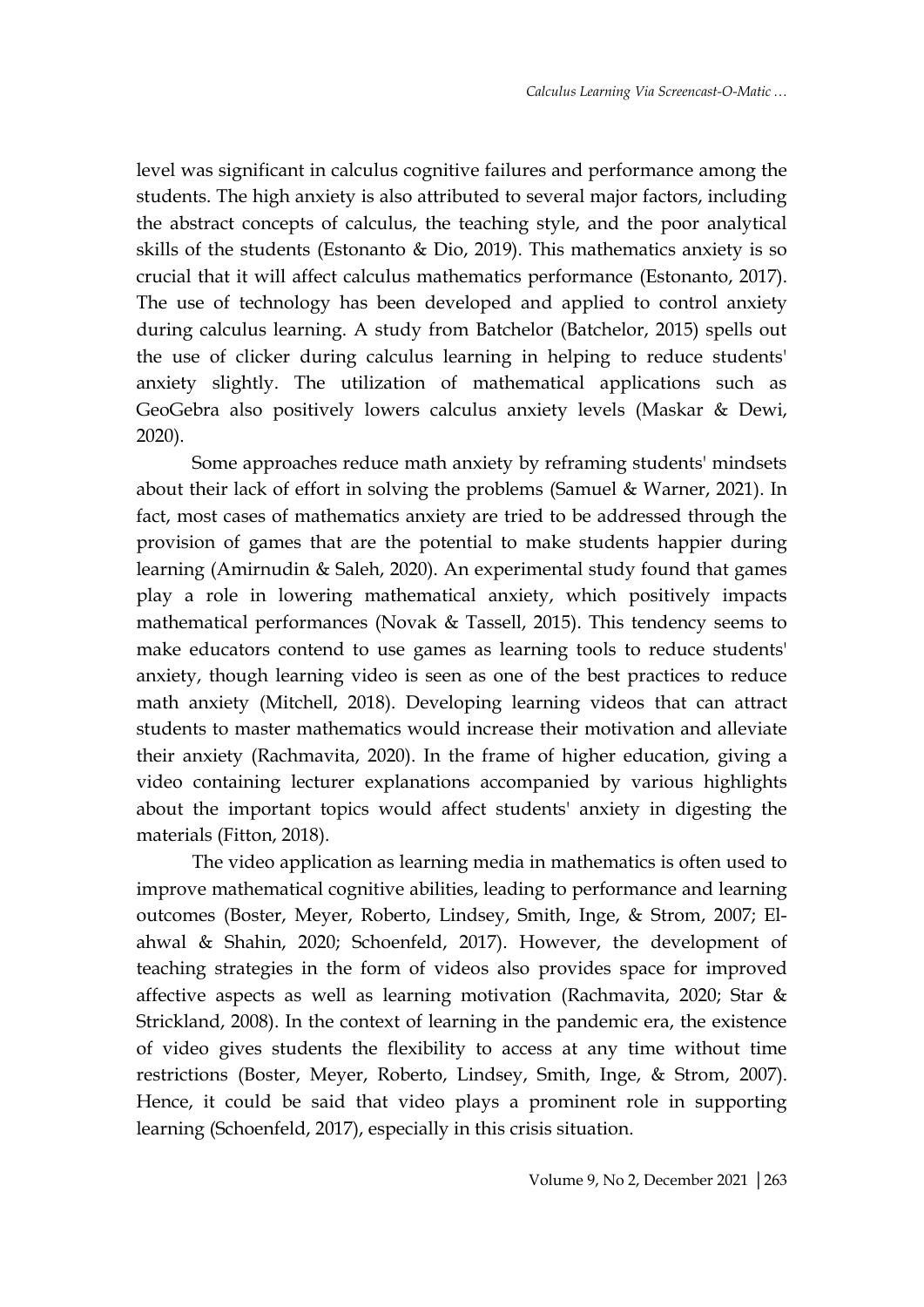In general, the handling of calculus anxiety problems during pandemic learning is organized by educators by implementing the existing mathematical software as part of teaching style modifications. There is still little effort from educators to present videos containing personal explanations as part of pedagogical strategies to facilitate online calculus learning. Therefore, this study aims to explore students' perceptions of math anxiety concerning the provision of calculus learning videos supported with Screen-O-Cast. Screencast-O-Matic is a web-based lecture system that allows lecturers to employ various highlighting, cutting, embedding, and transition tools to spice up the often quite dull experience of watching asynchronous lectures on a computer at home (Fitton, 2018). This software has been adopted by lecturers to provide recordings of explanations in calculus courses (Dewi, 2016; Foong & Mahmud, 2019) but not close the possibility to other courses (Sudarsono, 2021).

Besides, this also can be an alternative as supplement teaching materials for distance education (Peterson, 2007). Several studies reveal the optimization of Screencast-O-Matic in the higher education of mathematics learning to enhance students' learning achievements (Dewi, 2016; Foong & Mahmud, 2019) as well as mathematical skills and competencies (Wulandari, 2019). No studies have been found that attempt to look at students' perception of mathematics anxiety towards the implementation of Screencast-O-Matic, especially in this pandemic circumstance. Thus, it is interesting to look at their perception of mathematics anxiety through the provision of systematic explanation supported by Screencast-O-Matic software.

#### **METHODS**

According to the purposive sampling procedure, a total of 41 students from the Mathematics Education Study Program of cohort 2019 were selected. They were demographically spread into 13 provinces in Indonesia with an average age of 19-20 years. The distribution was shown in Table 1, with 46.3% of the students from North Sumatera, while the rest were spread across Java, Nusa Tenggara, Sulawesi, to Papua.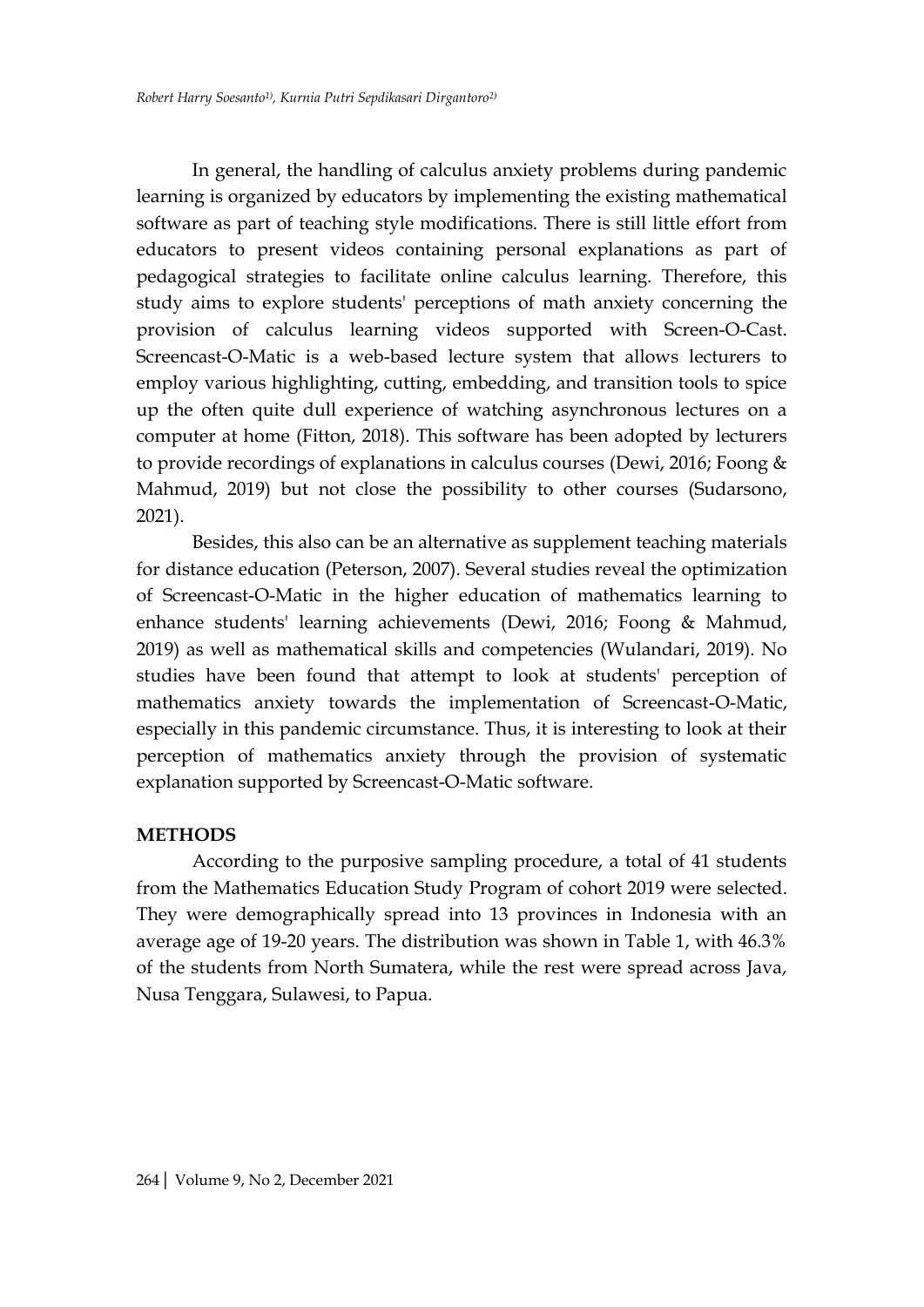| No. | Province                | n  | $\frac{0}{0}$ |
|-----|-------------------------|----|---------------|
| 1.  | North Sumatera          | 19 | 46.3          |
| 2.  | Riau                    | 1  | 2.44          |
| 3.  | Jambi                   | 1  | 2.44          |
| 4.  | <b>Banten</b>           | 3  | 7.32          |
| 5.  | Jakarta                 | 1  | 2.44          |
| 6.  | West Java               | 1  | 2.44          |
| 7.  | Central Java            | 2  | 4.88          |
| 8.  | East Java               | 2  | 4.88          |
| 9.  | East Nusa Tenggara      | 5  | 12.2          |
| 10. | North Sulawesi          | 2  | 4.88          |
| 11. | <b>Central Sulawesi</b> | 1  | 2.44          |
| 12. | South Sulawesi          | 2  | 4.88          |
| 13. | Papua                   | 1  | 2.44          |
|     | Total                   | 41 | 100           |

Table 1. Participants' Demographics

This study was conducted in mixed methods, using statistics and narrative descriptives. The learning videos were designed using Screencast-O-Matic software by paying attention to the characteristics obtained through literature studies as well as conformity with integral calculus topics. These characteristics include clarity of message (CM), stand-alone (SA), user friendly (UF), representative (R), and good visualization (GV) (Febriani, 2017; Zhang, Zhou, Briggs, & Nunamaker, 2006). Furthermore, the videos were given to the participants  $(n = 41)$  as the subject of this study during a weekly session. Throughout the 14 meetings in integral calculus courses, students heeded to learning videos at the beginning of the lecture session asynchronously and then continued discussing the problems provided by lecturers.

Instruments in the form of questionnaires and open-ended questions on learning videos were administered to students to determine the extent to which the quality of the video's content was based on the characteristics expressed. The questionnaire consisted of 20 questions, with a Likert scale from 1 (strongly disagree) to 4 (strongly agree), which were arranged based on five criteria of characteristics of a video. The question items passed the construct validity by expert judgments, where two experts in mathematics education were involved in the discussion to determine the video's validity. The accuracy was also supported by Pearson correlation value r in each item that has exceeded r table = 0.316 and sufficient value of Cronbach Alpha, with the reliability in each criterion, as shown in Table 2. The overall video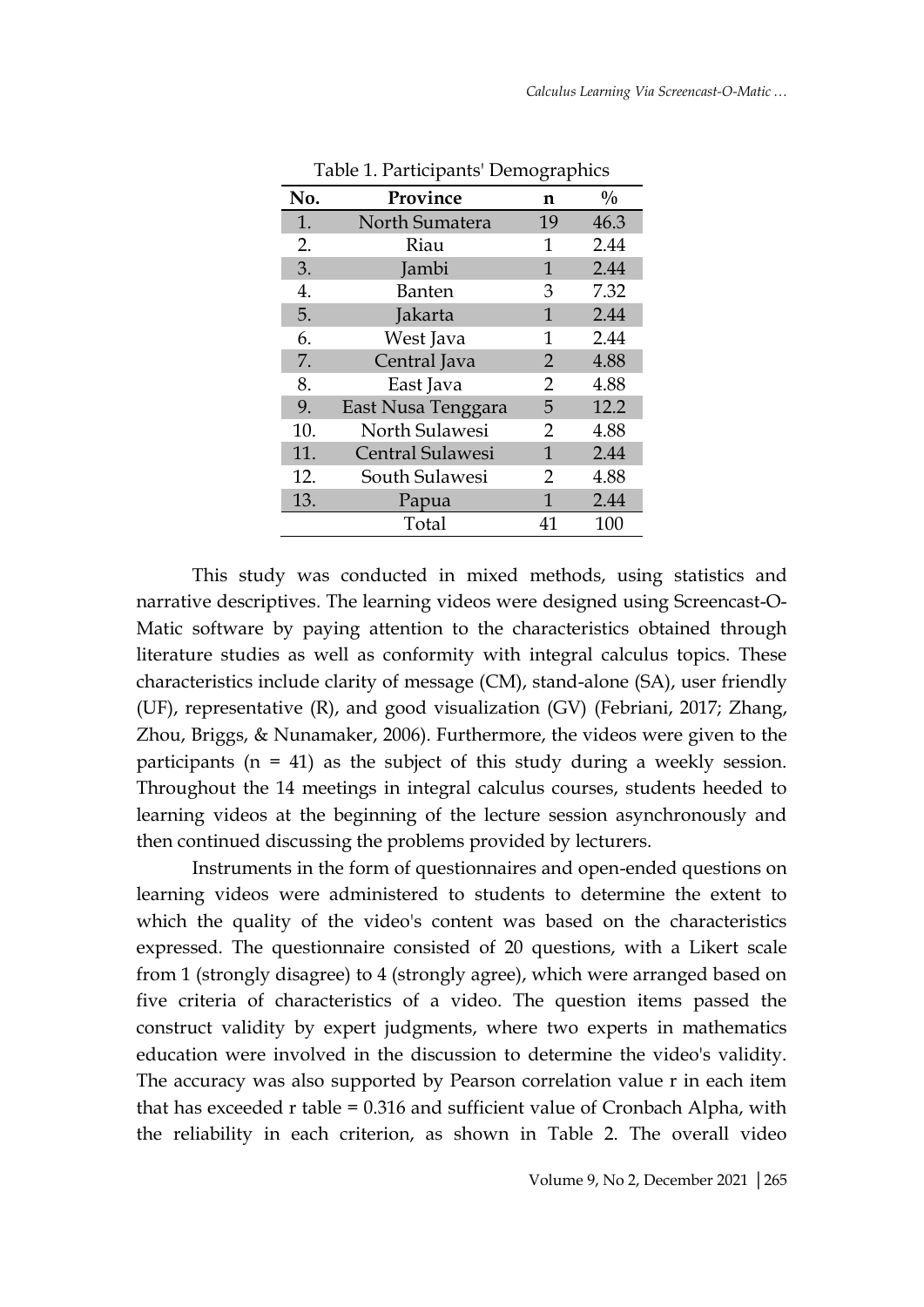questionnaire's reliability value also falls into a high category  $(\alpha=0.876)$ , making it feasible to measure the effectiveness of integral calculus learning video.

| Criteria     | Item              | Validity $(r)$ | Cronbach $(\alpha)$ |
|--------------|-------------------|----------------|---------------------|
|              | Item 1            | .701           |                     |
| <b>CM</b>    | Item 2            | .549           | .826                |
|              | Item <sub>3</sub> | .435           |                     |
| <b>SA</b>    | Item 4            | .591           | .708                |
|              | Item 5            | .402           |                     |
|              | Item 6            | .611           |                     |
|              | Item 7            | .654           |                     |
|              | Item 8            | .466           |                     |
| UF           | Item 9            | .738           | .792                |
|              | Item 10           | .500           |                     |
|              | Item 11           | .522           |                     |
|              | Item 12           | .425           |                     |
|              | Item 13           | .464           |                     |
| $\mathbb{R}$ | Item 14           | .711           | .751                |
|              | Item 15           | .679           |                     |
|              | Item 16           | .800           |                     |
|              | Item 17           | .522           |                     |
| GV           | Item 18           | .554           | .851                |
|              | Item 19           | .546           |                     |
|              | Item 20           | .605           |                     |

Table 2. Validity and Reliability of Video Questionnaire

The second instrument was a 4 Likert scale questionnaire and the open question of mathematics anxiety scale (MAS) consisting of 20 items adopted from Zakariya (2018). By looking at two perspectives, namely learning mathematics anxiety (LMA), as many as 11 items and perception of difficulty and motivation (PDM) comprising of 9 items, was led through exploratory factor analysis (EFA) with sufficient value of Cronbach Alpha as shown at Table 3. The MAS questionnaire had a high Cronbach score  $(\alpha=0.90)$  overall. Therefore, this instrument needed to be administered to measure the level of mathematical anxiety of the student after receiving the learning video. Both questionnaires of video and MAS were given at the last weekly session of the integral calculus course.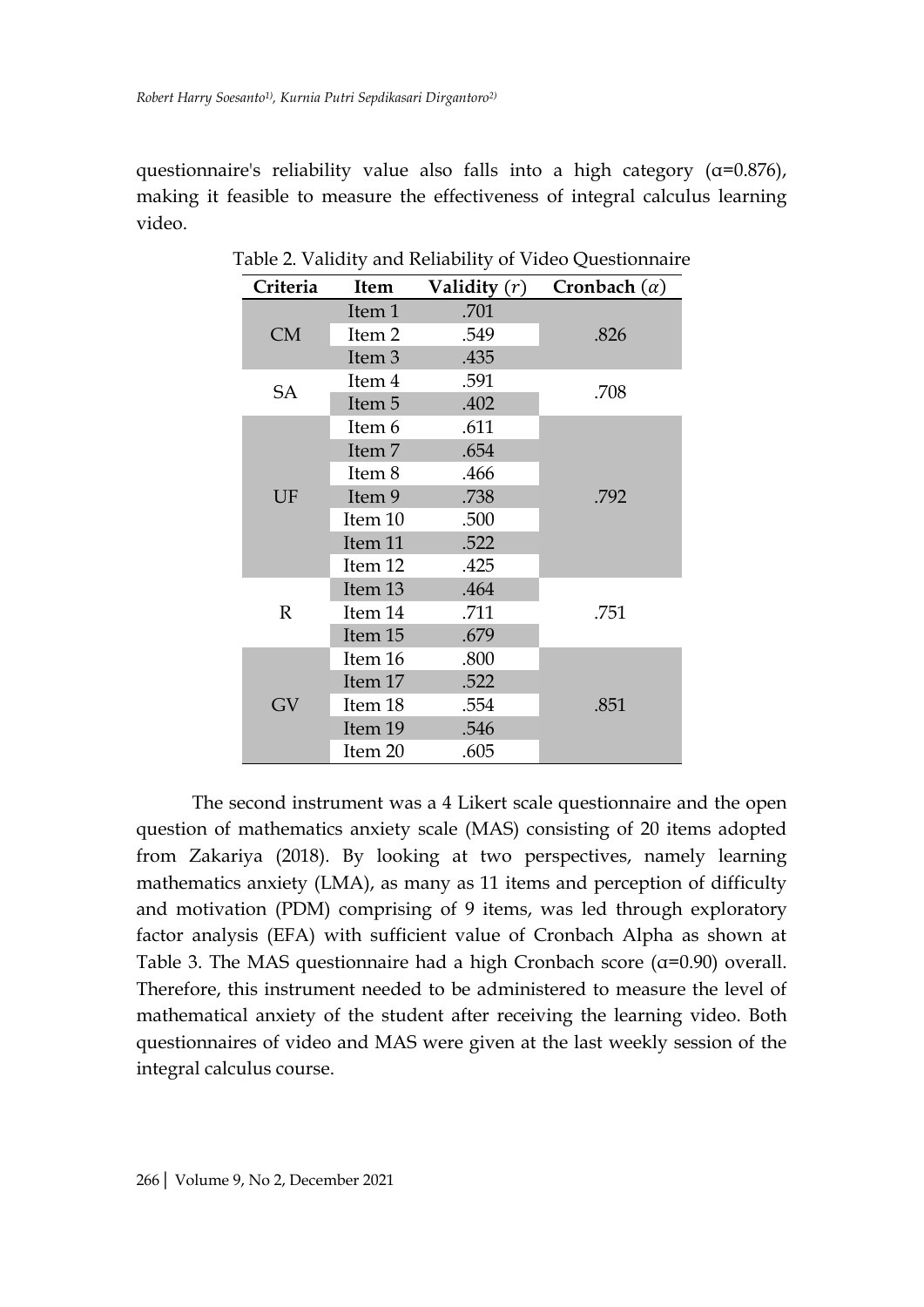| Criteria   | Item              | Validity $(r)$ | Cronbach $(\alpha)$ |
|------------|-------------------|----------------|---------------------|
|            | Item 1            | .363           |                     |
|            | Item <sub>2</sub> | .373           |                     |
|            | Item 3            | .406           |                     |
|            | Item 4            | .395           |                     |
|            | Item 5            | .436           |                     |
| <b>LMA</b> | Item 6            | .624           | .86                 |
|            | Item 7            | .624           |                     |
|            | Item 8            | .604           |                     |
|            | Item 9            | .570           |                     |
|            | Item 10           | .745           |                     |
|            | Item 11           | .554           |                     |
|            | Item 12           | .382           |                     |
|            | Item 13           | .671           |                     |
|            | Item 14           | .506           |                     |
|            | Item 15           | .501           |                     |
| <b>PDM</b> | Item 16           | .433           | .74                 |
|            | Item 17           | .333           |                     |
|            | Item 18           | .405           |                     |
|            | Item 19           | .473           |                     |
|            | Item 20           | .479           |                     |

Table 3. Validity and Reliability of MAS Questionnaire

From these anxiety perspectives, the researchers would calculate the scoring average. A deep analysis using simple coding as a data analysis technique was also carried out on students' responses in open-ended questions related to the issues associated with video learning and mathematics anxiety. Besides, simple coding was also performed to look for students' perceptions based on the interactive learning videos given during weekly sessions.

# **RESULTS AND DISCUSSION**

Students were given interactive learning videos during the weekly online learning sessions based on the scope of integral calculus lecture topics. The videos contained a core explanation collaborated with the provision of question exercises through the Moodle LMS forum, which students carried out as feedback after listening to the video's discussion. The video was made using the recording process by calculus lecturers through Screen-cast O software and was embedded into weekly LMS Moodle topics of integral calculus. Its duration was approximately 30 minutes and contained problems that could be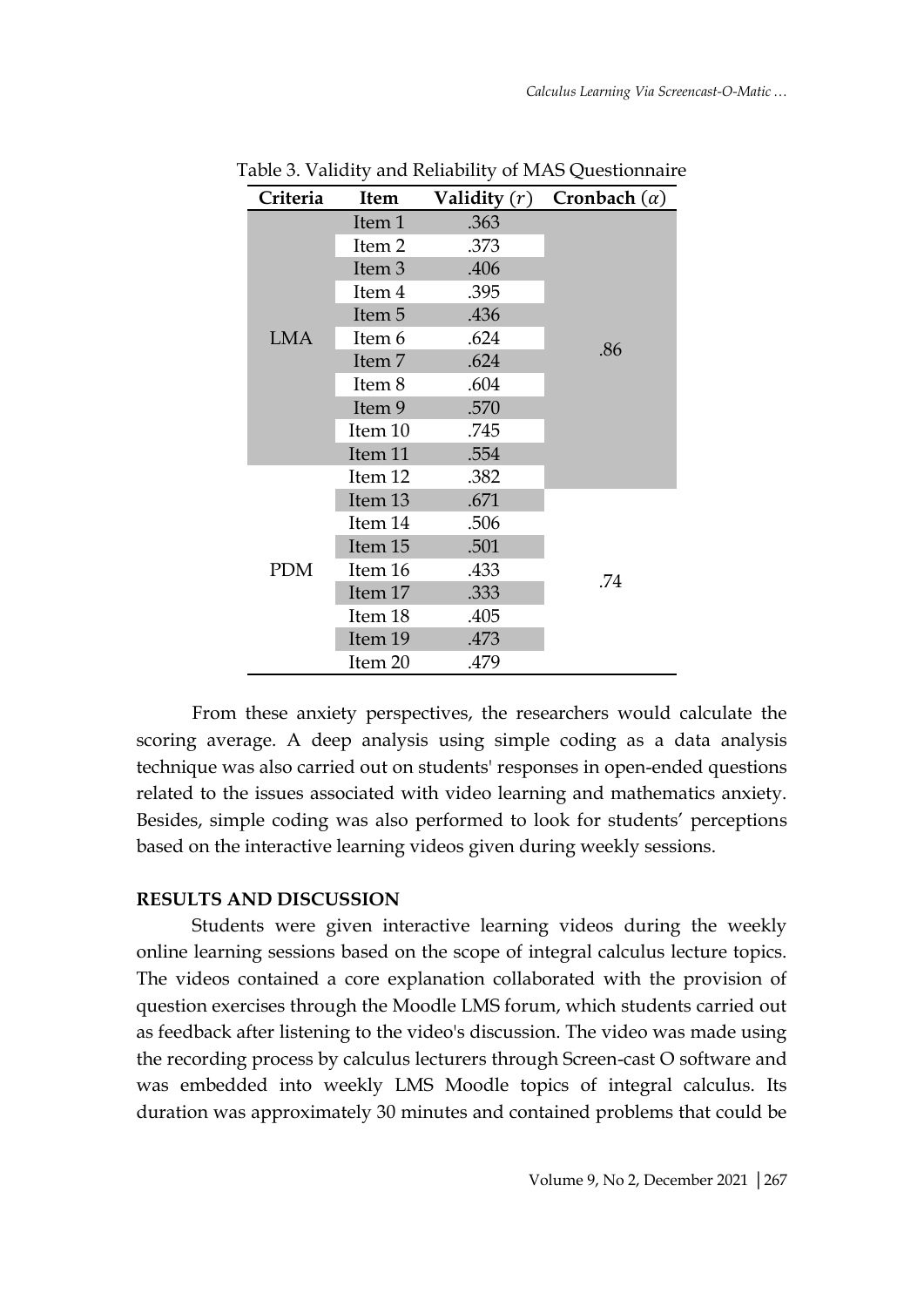conducted during or after listening to the video. Therefore, the video can be paused during the work of the problem or replayed, assuming there was a previous explanation that had not been fully understood. Students are actively involved in discussing calculus problems through Moodle forum with lecturers and peers during the lecture session.



Figure 1. Sample of Interactive Video of Integral Calculus with Topic Volume Using Cylindrical Shell Method

Before the students took the final exam, they were given a questionnaire to provide an assessment and impression on the calculus learning video quality. Table 4 shows each criterion's average score in relation to the video quality according to their responses.

| No. | Criteria                | Average |
|-----|-------------------------|---------|
| 1.  | Clarity of message (CM) | 3.48    |
| 2.  | Stand-alone (SA)        | 2.30    |
| 3.  | User friendly (UF)      | 3.42    |
| 4.  | Representative $(R)$    | 3.45    |
| 5.  | Good visualization (GV) | 3.52    |

Table 4. Score Average of the Quality of Interactive Video

Table 4 shows that the SA criteria were the only criterion with the lowest average gain of 2.30, while CM, UF, R, and GV obtained average scores above 3, which were 3.48, 3.42, 3.45, and 3.52, respectively. Overall, the average rating score for video quality from students' impressions was 3.35, where the score was relatively high on a scale of 4 as the highest Likert scale of this questionnaire.

An in-depth analysis was conducted as a follow-up to determine each criterion's average score using simple coding towards three open-ended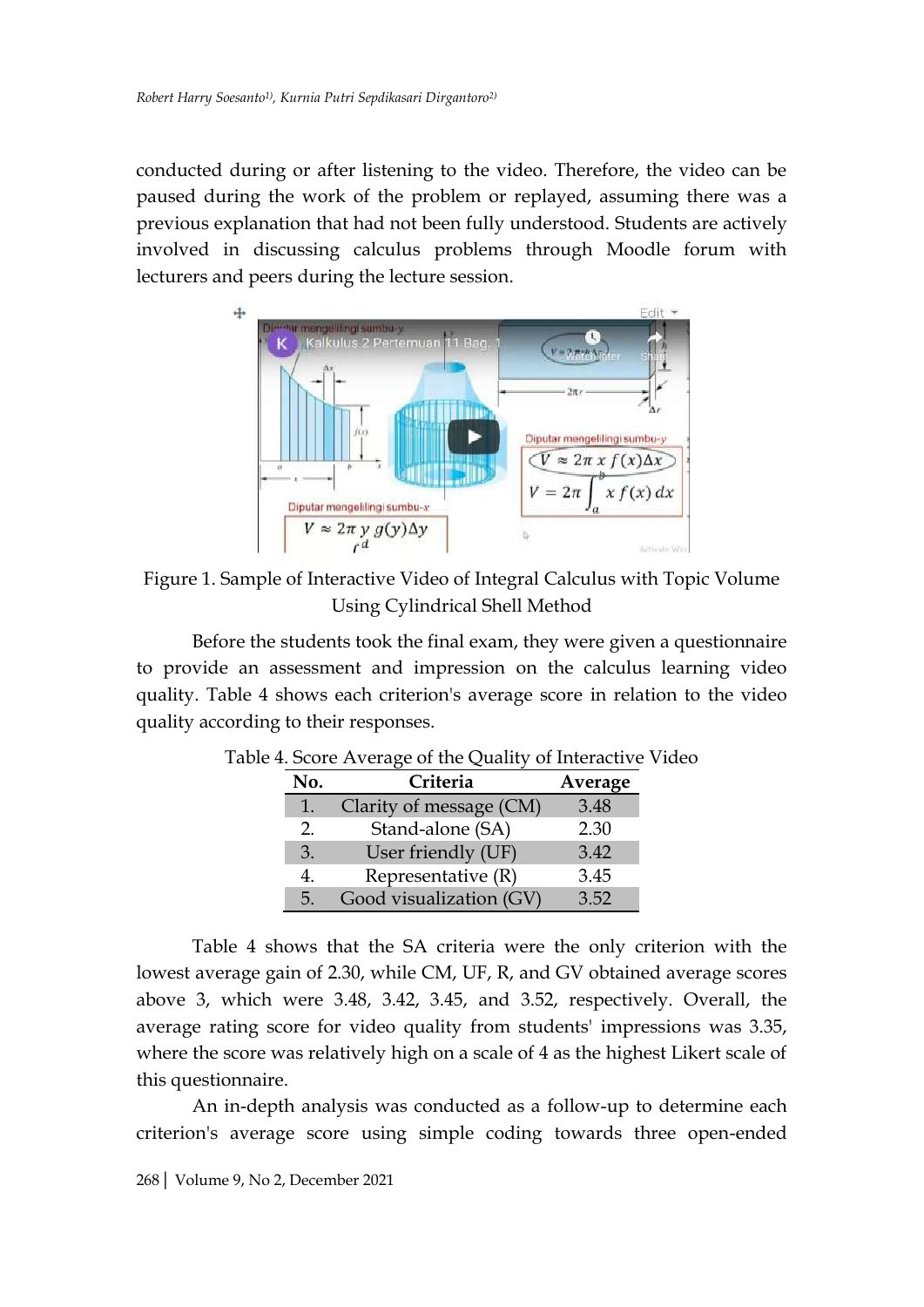questions from the questionnaire of video quality. The first question described how helpful the video is in guiding students through integral calculus learning. Therefore, based on the CM criterion, students stated that the video provided was beneficial because the presentation of the material was clearly figured out compared to only providing static PowerPoint that made it difficult for students to understand the learning topic's purpose. This clarity was also supported by their statements that examples and discussions in the video helped them systematically figure out the details of calculus material when studying each week.

Based on the UF criterion, students stated that they had the ability to access calculus learning videos whenever they needed, which were also compatible to watch via laptop or smartphone. Hence, students had the freedom of time and device to save and re-study the given video to prevent them from missing lectures when constrained by the network during the learning session. In fact, with an easy-to-understand explanation, they were also able to review learning on previous topics without the need to ask lecturers or peers frequently.

Based on the R criterion, students gave positive input related to the demonstration of sample questions and discussion inside the video. They stated that some examples of questions accompanied by discussions helped them explore the main topics learned each week. Similarly, the level of complexity given to particular problems made them understand the topic of learning comprehensively and thoroughly.

Based on the GV criterion, students also provided positive inputs related to the suitability of lecturers in choosing the background and text color as an aspect of the display, as well as animation and audio that supports the understanding of the material content. In addition, they also attested to neat visualization between slides. Various responses from the students were briefly presented in Table 5 to make it easier for readers to view their overall arguments. However, 2 students, namely S26 and S41, admitted that the difficulty in learning integral calculus was due to their typical personality because they understood the material optimally when taught directly in the classroom. Figure 2 below is one example of how students have a positive perception about good visualization being made in the video.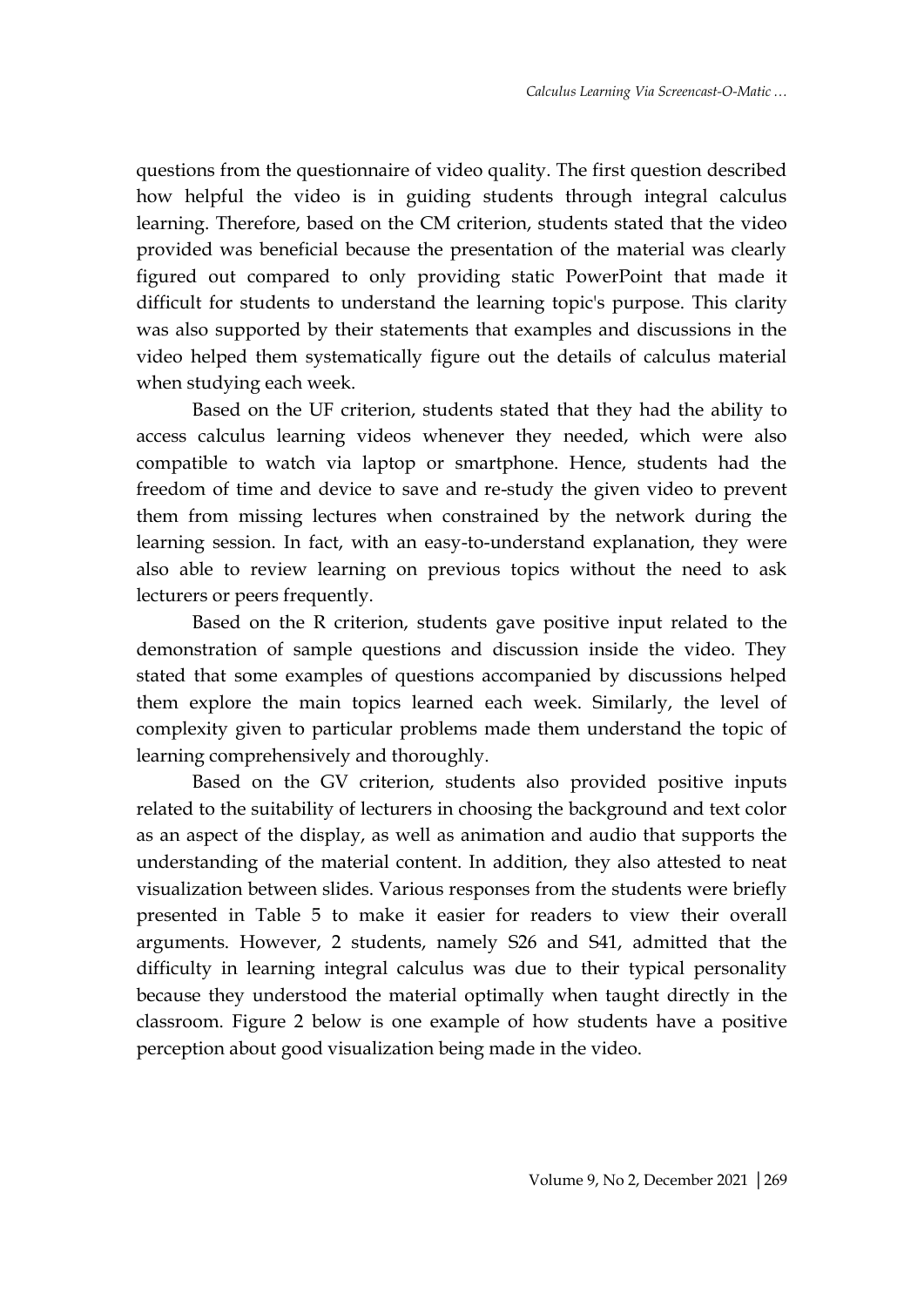

Figure 2. One Example of Good Visualization Learning Video Calculus

Regarding SA, which is the lowest average criterion, students stated that they still needed a synchronous explanation from lecturers related to some topics that were difficult to be digested. In addition to this reason, they also still felt the need to find other sources to support their understanding of learning topics. According to the argument, SA is not viewed as negative input, rather as a positive because the essence of students as autonomous learners still exists. Therefore, they do have to be actively involved in finding various resources to support their learning outcomes.

| No. | Criteria     | <b>Students' Testimonies</b>                                                                                                                                                                                                  |
|-----|--------------|-------------------------------------------------------------------------------------------------------------------------------------------------------------------------------------------------------------------------------|
| 1.  | <b>CM</b>    | Lecturer explanations were given clearly, detailed, and<br>$\bullet$<br>systematically<br>Lecturer explanations were easier to understand than<br>$\bullet$<br>compared to static PowerPoint slides                           |
| 2.  | SA           | Still needed explanation from lecturer synchronously<br>Still needed other sources to understand the topic<br>$\bullet$<br>comprehensively                                                                                    |
| 3.  | UF           | Could save and access videos at any time<br>Helpful in reviewing topics that had been studied<br>$\bullet$<br>Accessible using laptops and smartphones<br>$\bullet$                                                           |
| 4.  | $\mathbb{R}$ | There were helpful examples of questions and discussions<br>$\bullet$<br>Topic coverage that suited the agenda                                                                                                                |
| 5.  | GV           | Neatly organized and structured slides<br>Text and animation that supported the learning process<br>$\bullet$<br>There was a contrast between the color of the text and the<br>$\bullet$<br>background for easy comprehension |

Table 5. Summary Coding of Students' Testimonies of Integral Calculus Video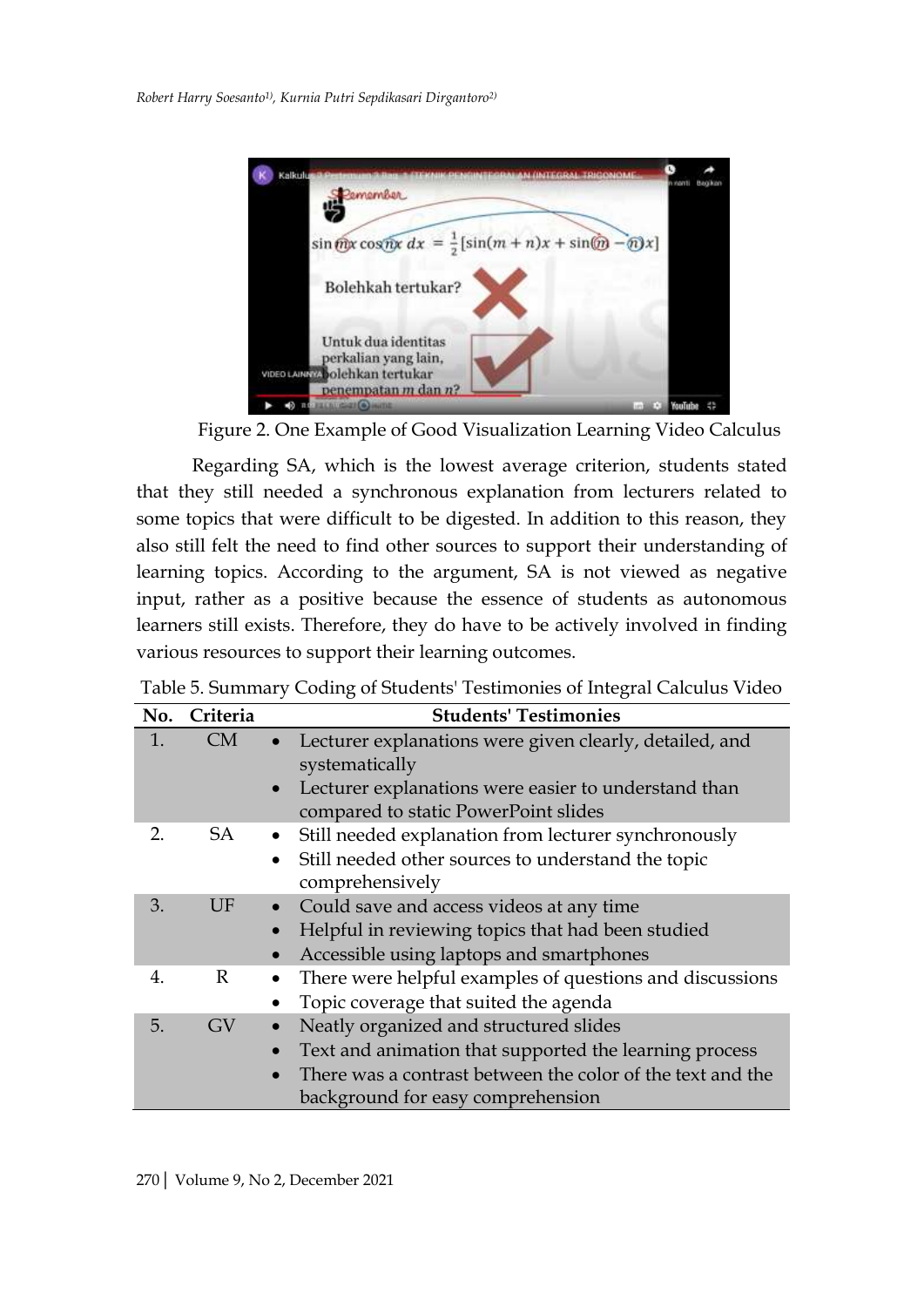The second and third questions were given as a supplementary response, successively on the integral calculus course topics, which was greatly assisted by videos and suggestions to improve the quality. Most students stated that learning calculus online using video helped them understand the topic of study on integral applications, which covered the curve area, volume, arc length, and surface revolution. Curve demonstrations and lecturers' explanations in the video, supported with several examples and discussions, made students properly understand the integral application visually and conceptually. Some students gave advice on improving video quality, such as background sound, to bring good ambience for learning calculus and clues for some challenging problems to prevent them from skipping the problems.

The success of implementing Screencast-O-Matic in making interactive videos for calculus learning is also elicited by some studies. During the pandemic, it is detected as helpful software to bring a conducive environment for calculus blended learning (Foong & Mahmud, 2019). Other findings also portray that Screencast-O-Matic is possible to effectively build up the students' zeal to learn mathematics (Fitton, 2018; Hasan, 2020).

Educational videos were descriptively used to review the effect of students' math anxiety in studying integral calculus. Similar to the video, MAS questionnaires were also distributed to students before taking their final exam to determine their mathematics anxiety level in two dimensions, namely LMA (learning mathematics anxiety) and PDM (perception of difficulty and motivation). The questionnaire data and the average gain from each dimension of math anxiety are shown in Table 6, with average scores that are quite low, namely 2.82 and 2.51, respectively. These conditions make the total average gain for math anxiety low at 2.67 (> 2.00), which showed moderate students' math anxiety. Furthermore, the following open-ended questions provide comprehensive reasons relevant to several studies.

#### *Q1: How do you feel when you take an integral calculus course?*

Most students conveyed a feeling of confusion, distress, fear, and inadequacy when they studied integral calculus in online mode. All of these feelings indicate anxiety that occurs due to the use of complex materials as well as changes in online learning, which provides more time for selfeducation. Students of S26 stated that they were confused and stressed because they did not know where to start. While those of S19 reported that when the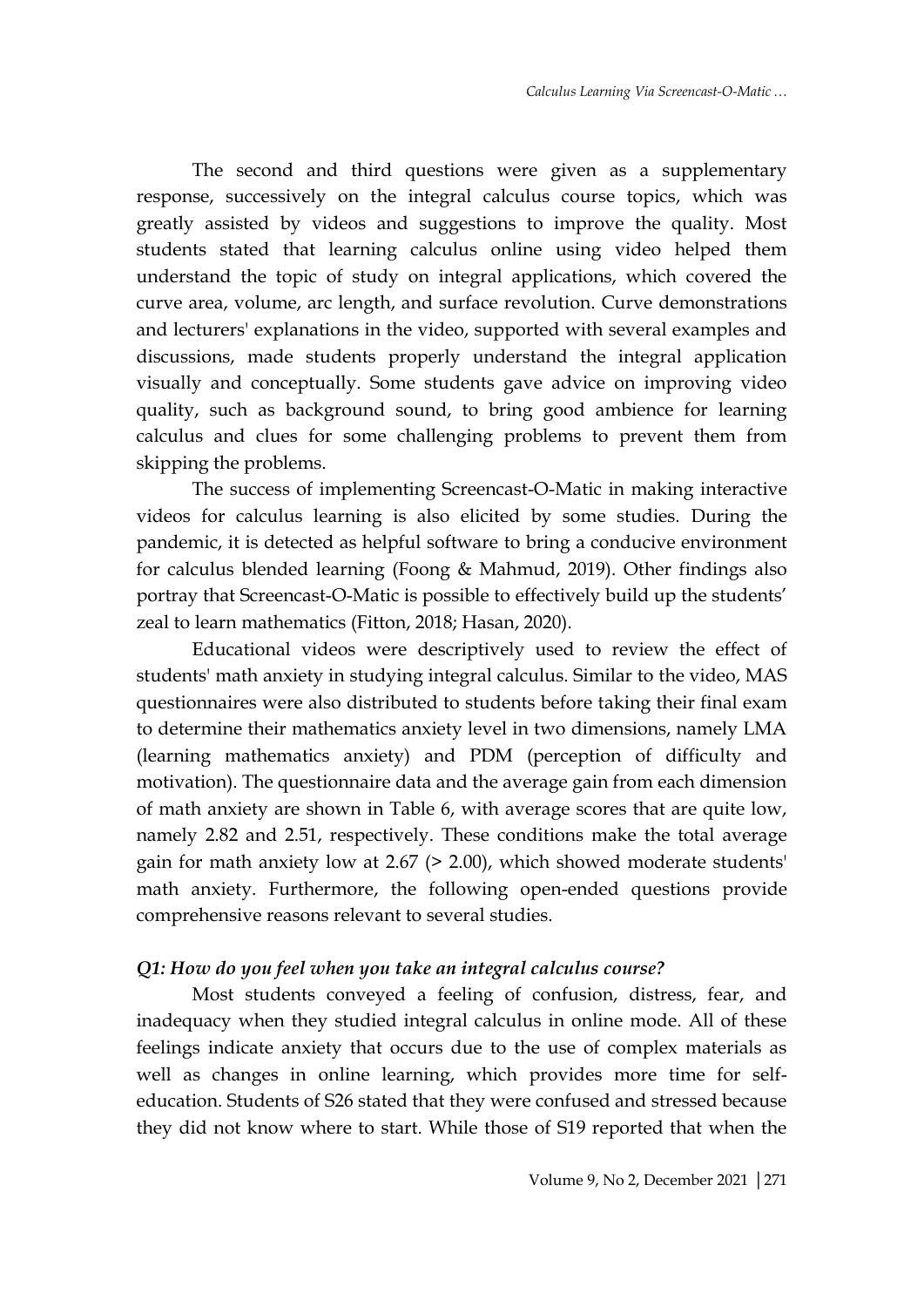learning process was still face-to-face, they had the opportunity and courage to ask questions, however, the online process made them anxious. In addition, students of S7 stated that anxiety made them unsure of themselves during the math education study program.

In making videos, lecturers consider the content inside to create an environment where students remain engaged. It makes students, even though they still feel anxious and devastated, it does not make them lose confidence or hate integral calculus course. Fortunately, students expressed their relief over interactive videos that helped them understand the topics on integral calculus. Students of S3, S19, S21, and S29 stated that the video's provision of problems to be discussed makes the learning atmosphere remain interactive. This is in accordance with the study carried out by Vukovic, Roberts, and Wright (2013), which stated that an optimal learning environment reduces math anxiety. Another argument from Ketchum, Lafave, Yeats, Phompheng, and Hardy (2020) also reinforces that carefully designed, and interactive videos are capable of directing students to become engaged in the learning process.

## *Q2: What difficulties that you get in learning an integral calculus course?*

In responding to this question, the respondent's answers were grouped into technical and non-technical difficulties. For technical difficulties, students complained about problems related to network instability at home. This was reasonable because not all were in places with the optimal network coverage. Other technical constraints were associated with devices, such as overheated laptops and sudden shutdown due to limited memory and compatibility. In fact, there were also some areas where students lived that had power outages periodically. Some unique technical constraints in the form of a less conducive home atmosphere also afflicted some students. For instance, those of S7, S22, S24, S31, and S38 were subjects with technical difficulties because the number of family members made the house's atmosphere too noisy, thereby making it difficult for them to learn. All of these constraints technically made it difficult for students to enjoy the integral calculus learning process online.

For non-technical difficulties, some students experienced low motivation due to the content of integral calculus topics. Therefore it took much time to review outside of lecture hours. This difficulty emerged a sense of laziness to understand the material as well as work on exercises, thereby leading to anxiety manifested in the form of neglecting the topic of learning. This fact is in line with Chang and Beilock (2016) argument, which stated that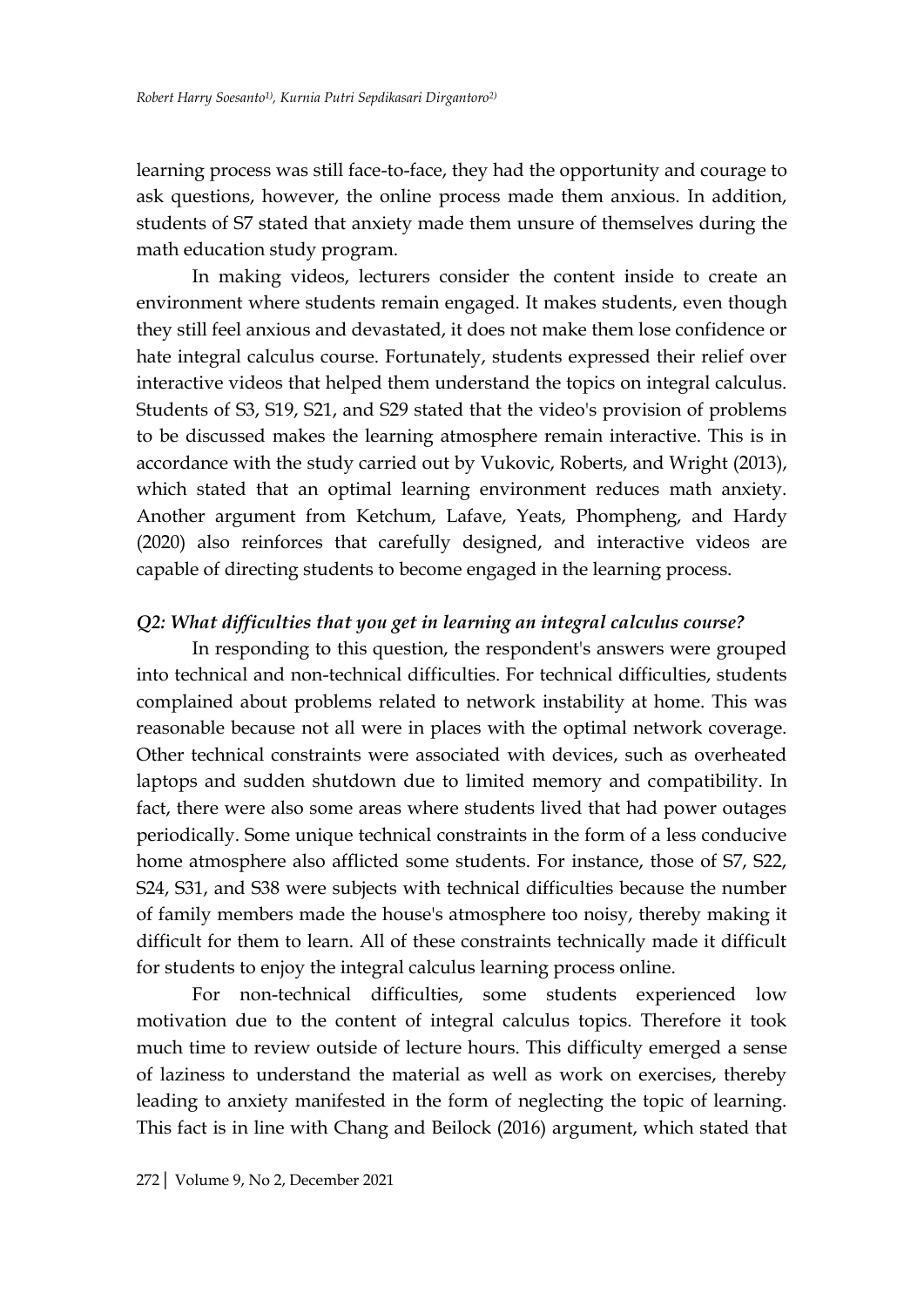students with less motivation have a greater tendency to avoid math-related situations that evoke anxiety. Similar obstacles related to motivation were also experienced by students of S11 that easily felt down before starting their studies. This was triggered by the difficulty of the content inside integral calculus, coupled with the change in lectures' condition to be online.

## *Q3: What motivates you in facing an integral calculus course?*

This last question provided a unique response from some students. Internally, the component that kept them motivated in facing courses related to integral calculus was the self-awareness that they would later become math teachers. The majority expressed this response where self-awareness created internal motivation that encouraged them to study to the maximum. Another response related to internal motivation was the curiosity to delve into the material (students of S17, S28) and the awareness that the integral calculus course was a responsibility that had to be completed (students of S8, S22, S25, S26, S31, and S35). The various responses to this question were in line with the study carried out by (Macher, Paechter, Papousek, Ruggeri, Freudenthaler, & Arendasy, 2013), which showed an effort in their learning and proved that motivation reduces mathematics anxiety and encourages students to produce maximum performance.

Externally, most students stated that the provision of interactive videos strongly supported them in dealing with integral calculus learning topics. According to them, lecturers' ability to give interactive videos instead of static PowerPoint encouraged them to learn through explanations. Another external motivation was the support system through the role of peers in discussion sessions during lectures. Students of S1, S4, S5, S10, S14, and S18 stated that their anxiety gradually decreased with the atmosphere created through some of the video's problems requiring them to discuss. Vukovic, Roberts, and Wright (2013) stated that social-environmental aspects built-in optimal condition also enhanced motivation, which tends to reduce math anxiety. Therefore, students were able to survive during online learning conditions, which encouraged them to meet and discuss face-to-face directly.

#### **CONCLUSION**

The emergence of the Covid-19 pandemic has transformed the learning system from face-to-face to online, where student anxiety is in the spotlight for educators to create a learning environment that actively engages them. By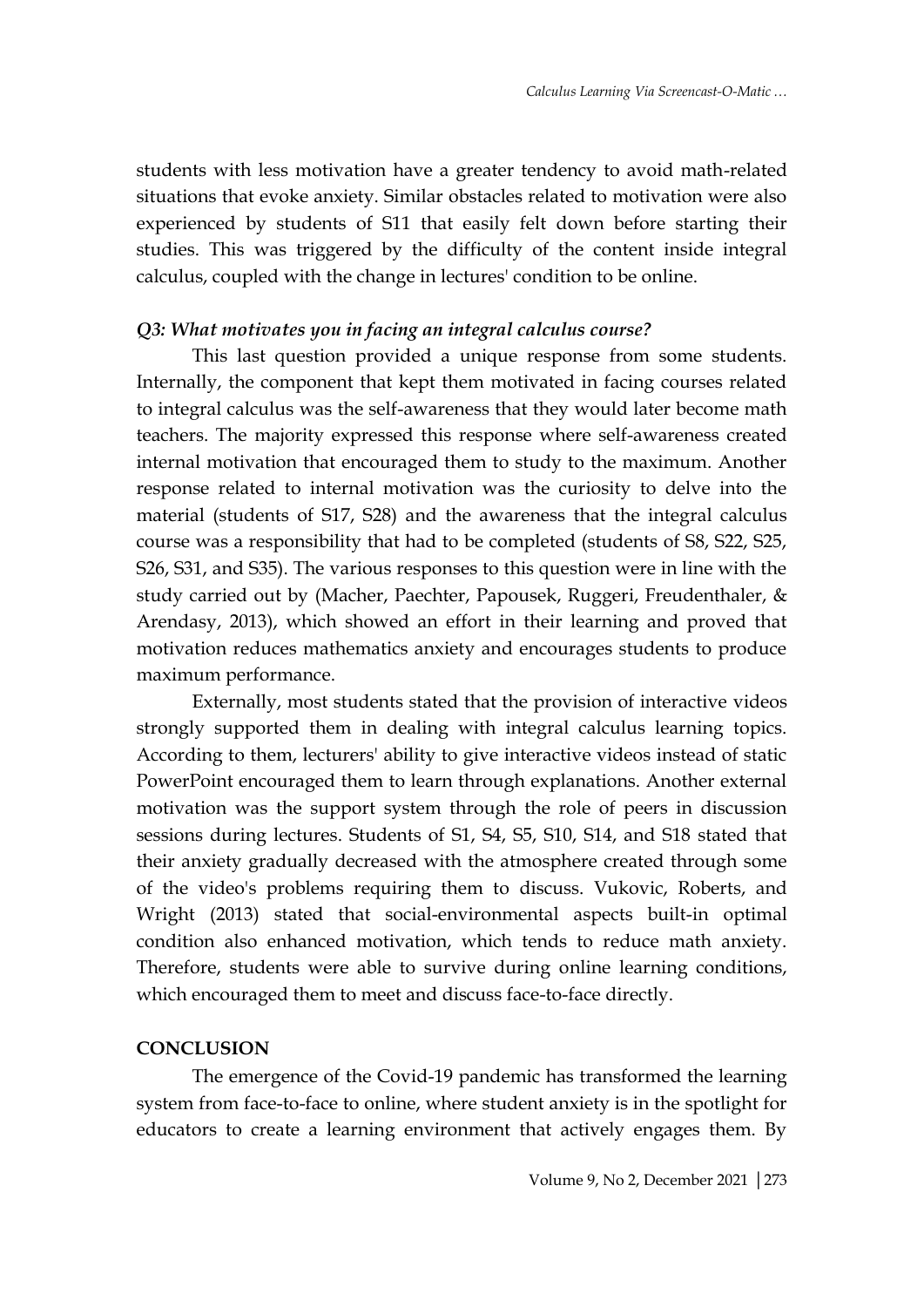optimizing Screencast-O-Matic software features, video learning media is created by educators as a breakthrough to deliver knowledge optimally. The video analysis results showed that students' anxiety gradually decreases, enabling them to be actively involved in integral calculus learning online. To achieve this, the most important factors to note in making a video are clarity of message, user friendly, good visualization, and ambience of active learning, where students can access it anytime and engage in discussions. Nevertheless, there is still the need for many educators to build up learning videos according to the students' culture and context. The study tries to provide a breakthrough in addressing students' math anxiety at the university level through video learning on integral calculus courses. Therefore, the study needs to be further developed by looking at other relevant variables in the online learning period related to mathematics, such as self-regulated learning or mathematical disposition.

This study is limited to the inability to provide a detailed explanation regarding the process of making learning videos. Therefore, the idea to use research and development (R & D) design is very profitable to create a prototype learning video that contributes to teaching and learning mathematics online, especially at the university level. In some cases, many lecturers tend to use mathematics software, such as GeoGebra and Desmos. However, it is still rare to find a moment where lecturers create a learning media without relying on existing software. Many studies have been carried out to determine the effectiveness and optimization of using the software as well as its features. Therefore, it needs a new nuance by creating creative learning media and encouraging students to remain actively involved in difficult learning conditions without losing learning motivation.

## **REFERENCES**

- Alves, M., Rodrigues, C. S., Rocha, A. M. A. C., & Coutinho, C. (2016). Selfefficacy, mathematics' anxiety and perceived importance: an empirical study with Portuguese engineering students. *European Journal of Engineering Education*, *41*(1), 105–121. https://doi.org/10.1080/03043797. 2015.1095159.
- Amirnudin, M. T. M., & Saleh, S. (2020). Effectiveness of strategy Disney NLP in reducing math anxiety of students in Perak Matriculation College. *Journal of Educational Research and Indigenous Studies*, *2*(1), 1–13.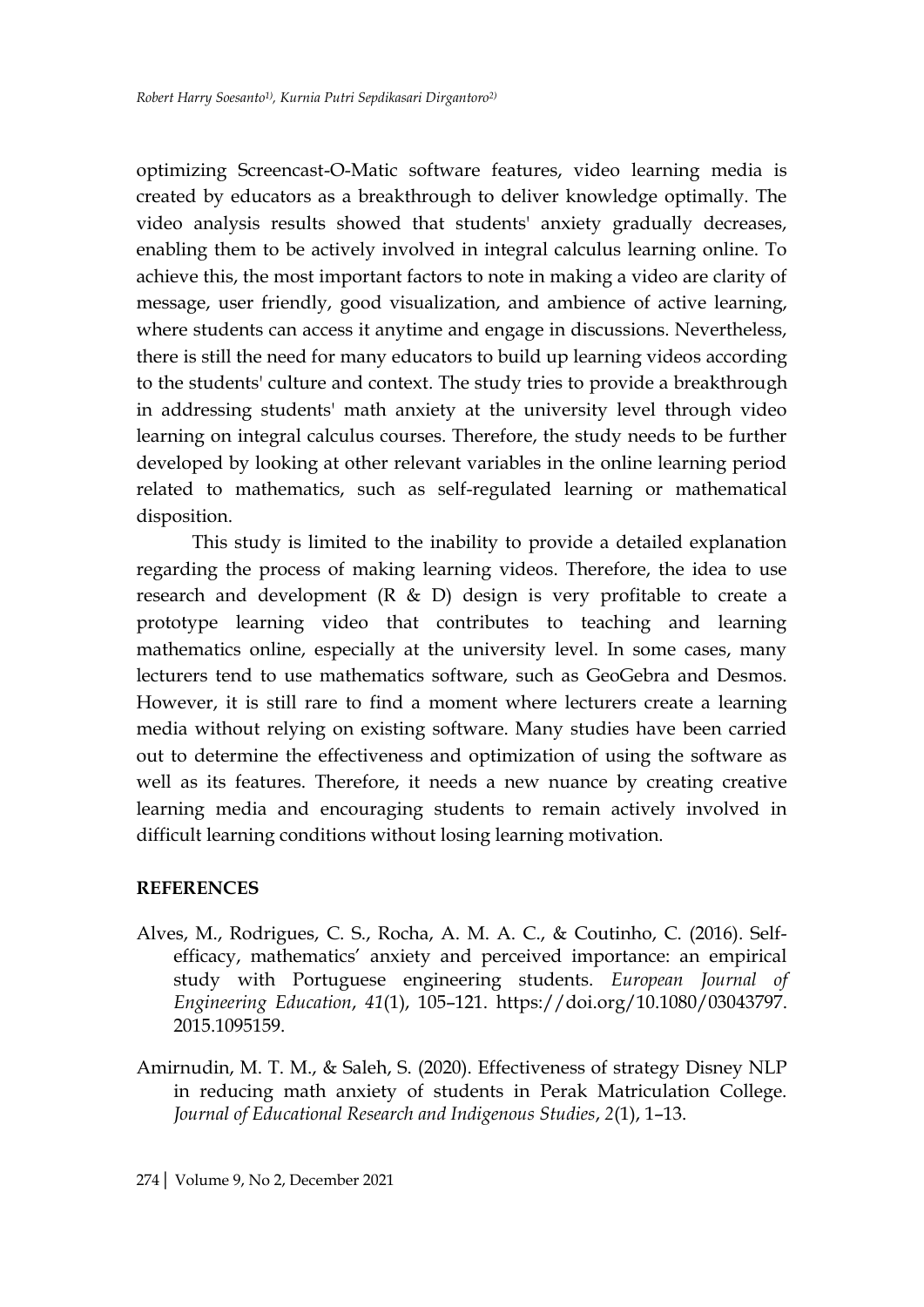- Ashcraft, M. H., & Faust, M. W. (1994). Mathematics anxiety and mental arithmetic performance: An exploratory investigation. *Cognition and Emotion*, *8*(2), 97–125. https://doi.org/10.1080/02699939408408931.
- Awofala, A. O. A., & Odogwu, H. N. (2017). Assessing preservice teachers' mathematics cognitive failures as related to mathematics anxiety and performance in undergraduate calculus. *Acta Didactica Napocensia*, *10*(2), 81–98. https://doi.org/10.24193/adn.10.2.7.
- Boster, F. J., Meyer, G. S., Roberto, A. J., Lindsey, L., Smith, R., Inge, C., & Strom, R. E. (2007). The impact of video streaming on mathematics performance. *Communication Education*, *56*(2), 134–144. https://doi.org/ 10.1080/03634520601071801.
- Chang, H., & Beilock, S. L. (2016). The math anxiety-math performance link and its relation to individual and environmental factors: A review of current behavioral and psychophysiological research. *Current Opinion in Behavioral Sciences*, *10*, 33–38. https://doi.org/10.1016/j.cobeha.2016.04. 011.
- Cooper, K. M., Downing, V. R., & Brownell, S. E. (2018). The influence of active learning practices on student anxiety in large-enrollment college science classrooms. *International Journal of STEM Education*, *5*(1), 24–43. https:// doi.org/10.1186/s40594-018-0123-6.
- Dewi, S. V. (2016). Efektivitas penggunaan media Screencast O Matic pada mata kuliah kalkulus integral terhadap hasil belajar mahasiswa. *Jurnal Penelitian Pendidikan Dan Pengajaran Matematika*, *2*(1), 61–66. Retrieved from http://jurnal.unsil.ac.id/index.php/jp3m/article/view/Sin21/117.
- Dowker, A., Sarkar, A., & Looi, C. Y. (2016). Mathematics anxiety: What have we learned in 60 years? *Frontiers in Psychology*, *7*, 1–16. https://doi.org/ 10.3389/fpsyg.2016.00508.
- El-ahwal, M. N., & Shahin, A. (2020). Using video-based on tasks for improving mathematical practice and supporting the productive struggle in learning math among student teachers in the faculty of education. *International Journal of Instructional Technology and Educational Studies (IJITES)*, *1*(1), 26–31. https://doi.org/10.21608/ihites.2020.29051.1013.
- Estonanto, A. J. (2017). Impact of math anxiety on academic performance in pre-calculus of senior high school. *Liceo Journal of Higher Education Research*, *13*(2), 103–120. Retrieved from http://www. asianscientificjournals.com/new/publication/index.php/ljher/article/vi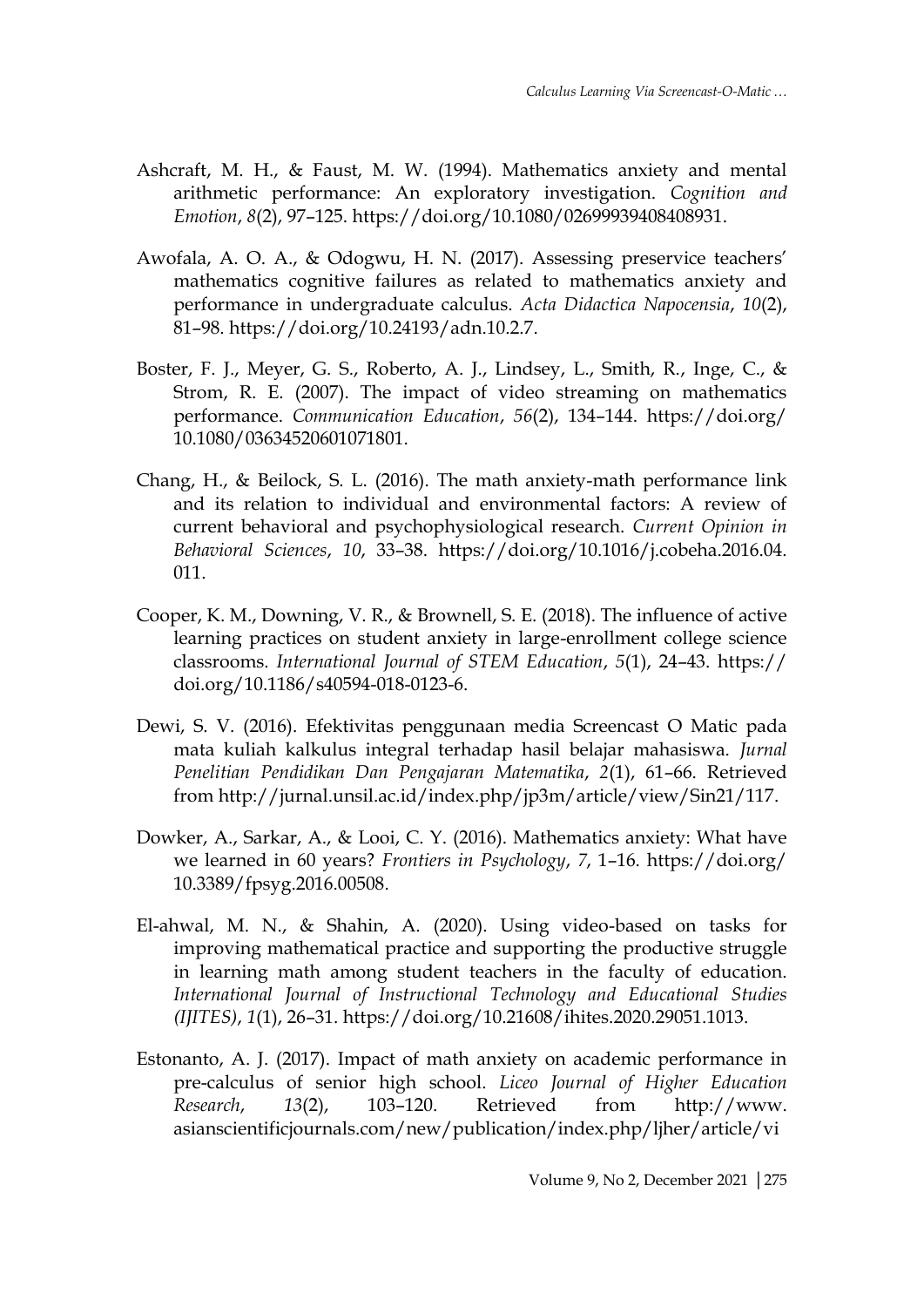ew/1059.

- Estonanto, A. J. J., & Dio, R. V. (2019). Factors causing mathematics anxiety of senior high school students in calculus. *Asian Journal of Education and E-Learning*, *7*(1), 37–47. https://doi.org/10.24203/ajeel.v7i1.5701.
- Febriani, C. (2017). Pengaruh Media Video terhadap Motivasi Belajar dan Hasil Belajar Kognitif Pembelajaran IPA Kelas V Sekolah Dasar. *Jurnal Prima Edukasia*, *5*(1), 11–21. Retrieved from https://journal.uny.ac.id/ index.php/jpe/article/view/8461/pdf.
- Fitton, T. (2018). Touring the online learning environment: An exploration using Screencast-O-Matic. *European Journal of Open, Distance and E-Learning*, *28*(1), 1–19. Retrieved from https://kar.kent.ac.uk/70427/1/ Touring the Online Learning Environment.pdf.
- Fitton, Triona. (2018). Touring the online learning environment: An exploration using screencast-o-matic. *European Journal of Open, Distance and E-Learning*, *28*(1), 1–19.
- Foong, W. S., & Mahmud, M. M. (2019). I can learn calculus virtually: Personalizing eLearn and Screencast-O-Matic in blended learning environment. *Proceedings of the 5th International Conference on Frontiers of Educational Technologies*, 3–9. https://doi.org/10.1145/3338188.3338192.
- Foong, Wong Shiau, & Mahmud, M. M. (2019). I can learn calculus virtually: Personalizing eLearn and Screencast-O-Matic in blended learning environment. *Proceedings of the 5th International Conference on Frontiers of Educational Technologies*, 3–9. https://doi.org/10.1145/3338188.3338192.
- Hasan, B. (2020). Pemanfaatan google classroom dalam matakuliah menggunakan media video screencast-o-matic. *Widya Wacana: Jurnal Ilmiah*, *15*(1), 9–15. https://doi.org/10.33061/j.w.wacana.v15i1.3484.
- Jackson, C. D., & Leffingwell, R. J. (1999). The role of instructors in creating math anxiety in students from kindergarten through college. *The Mathematics Teacher*, *92*(7), 583–586. https://doi.org/10.5951/mt.92.7.0583.
- Ketchum, C., Lafave, D. S., Yeats, C., Phompheng, E., & Hardy, J. H. (2020). Video-based feedback on student work: An investigation into the instructor experience, workload, and student evaluations. *Online Learning Journal*, *24*(3), 85–105. https://doi.org/10.24059/olj.v24i3.2194.

Luttenberger, S., Wimmer, S., & Paechter, M. (2018). Spotlight on math

276| Volume 9, No 2, December 2021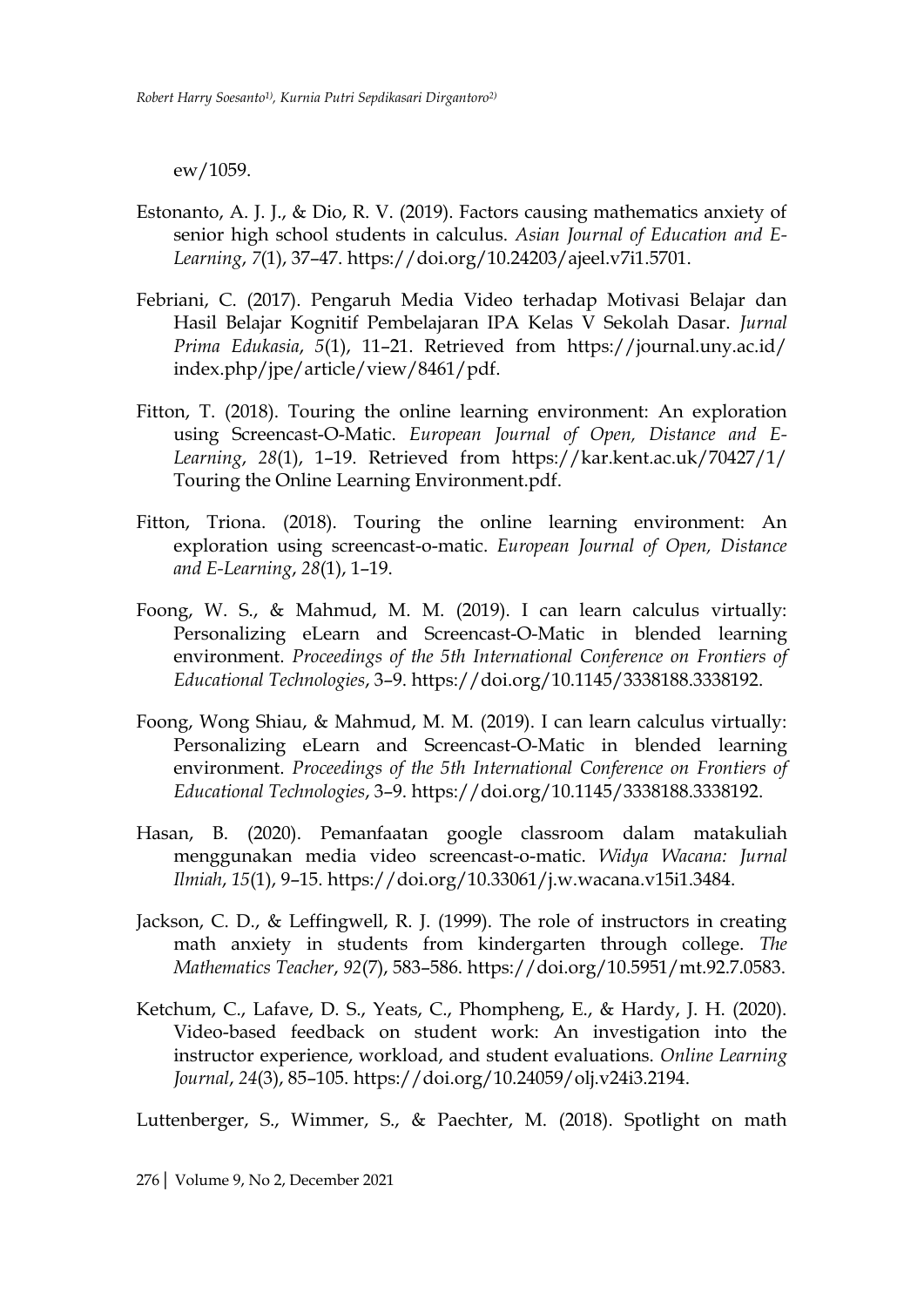Anxiety. *Psychology Research and Behavior Management*, *11*(12), 311–322. https://doi.org/10.2147/prbm.s141421.

- Macher, D., Paechter, M., Papousek, I., Ruggeri, K., Freudenthaler, H. H., & Arendasy, M. (2013). Statistics anxiety, state anxiety during an examination, and academic achievement. *British Journal of Educational Psychology*, *83*(4), 535–549. https://doi.org/10.1111/j.2044-8279.2012. 02081.x.
- Maskar, S., & Dewi, P. S. (2020). Praktikalitas dan efektifitas bahan ajar kalkulus berbasis daring berbantuan geogebra. *Jurnal Cendekia : Jurnal Pendidikan Matematika*, *4*(2), 888–899. https://doi.org/10.31004/cendekia. v4i2.326.
- Mitchell, K. M. (2018). *Best practices to reduce math anxiety [Pepperdine University]*. Retrieved from https://digitalcommons.pepperdine.edu/cgi/ viewcontent.cgi?article=2012&context=etd.
- Nida, N. K., Usodo, B., & Saputro, D. R. S. (2020). The blended learning with Whatsapp media on mathematics creative thinking skills and math anxiety. *Journal of Education and Learning (EduLearn)*, *14*(2), 307–314. https://doi.org/10.11591/edulearn.v14i2.16233.
- Novak, E., & Tassell, J. (2015). Using video game play to improve educationmajors' mathematical performance: An experimental study. *Computers in Human Behavior*, *53*, 124–130. https://doi.org/10.1016/j.chb.2015.07.001.
- Peterson, E. (2007). Incorporating screencasts in online teaching. *International Review of Research in Open and Distance Learning*, *8*(3), 1–4. https:// doi.org/10.19173/irrodl.v8i3.495.
- Rachmavita, F. P. (2020). Interactive media-based video animation and student learning motivation in mathematics. *Journal of Physics: Conference Series*, *1663*, 1–7. https://doi.org/10.1088/1742-6596/1663/1/012040.
- Rozgonjuk, D., Kraav, T., Mikkor, K., Orav-Puurand, K., & Taht, K. (2020). Mathematics anxiety among STEM and social sciences students: the roles of mathematics self-efficacy, and deep and surface approach to learning. *International Journal of STEM Education*, *7*(1), 1–11. https://doi.org/ 10.1186/s40594-020-00246-z.
- Samuel, T. S., & Warner, J. (2021). "I can math!": Reducing math anxiety and increasing math self-efficacy using a mindfulness and growth mindsetbased intervention in first-year students. *Community College Journal of*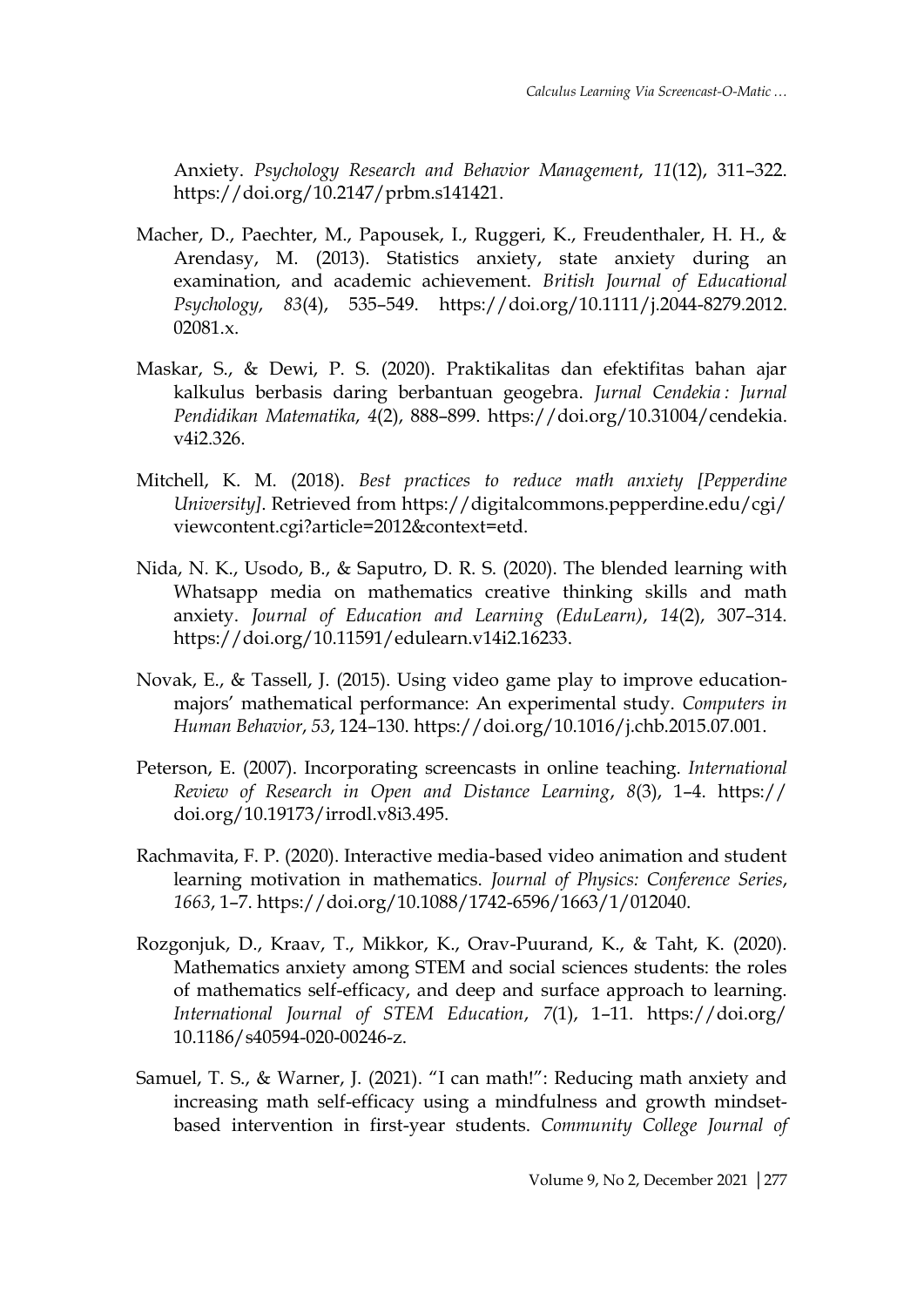*Research and Practice*, *45*(3), 205–222. https://doi.org/10.1080/10668926. 2019.1666063.

- Schoenfeld, A. H. (2017). Uses of video in understanding and improving mathematical thinking and teaching. *Journal of Mathematics Teacher Education*, *20*(5), 415–432. https://doi.org/10.1007/s10857-017-9381-3.
- Sevindir, H. K., Yazici, C., & Yazici, V. (2014). Mathematics anxiety: A case study for Kocaeli University. *Procedia - Social and Behavioral Sciences*, *152*, 637–641. https://doi.org/10.1016/j.sbspro.2014.09.255.
- Simorangkir, M. R. R., Manalu, R. U., & Masta, N. (2021). Prediction and analysis of mathematics anxiety disorders in adolescents during the pandemic. *Solid State Technology*, *64*(2), 3042–3049. Retrieved from http:// solidstatetechnology.us/index.php/JSST/issue/view/52.
- Soesanto, R. H., & Dirgantoro, K. P. S. (2021). Commemorating one-year of the covid-19 pandemic: Indonesian and international issues of secondary and tertiary mathematics learning. *International Journal of Studies in Education and Science (IJSES)*, *2*(1), 18–35. https://www.ijses.net/index.php/ijses/ article/view/3.
- Star, J. R., & Strickland, S. K. (2008). Learning to observe: Using video to improve preservice mathematics teachers' ability to notice. *Journal of Mathematics Teacher Education*, *11*(2), 107–125. https://doi.org/10.1007/ s10857-007-9063-7.
- Sudarsono. (2021). Peningkatan efektivitas pengajaran kimia di masa pandemi dengan media Screencast O Matic. *Khazanah Pendidikan: Jurnal Ilmiah Kependidikan*, *15*(1), 32–41. https://doi.org/10.30595/jkp.v15i1.9653.
- Vukovic, R. K., Kieffer, M. J., Bailey, S. P., & Harari, R. R. (2013). Mathematics anxiety in young children: Concurrent and longitudinal associations with mathematical performance. *Contemporary Educational Psychology*, *38*(1), 1– 10. https://doi.org/10.1016/j.cedpsych.2012.09.001.
- Vukovic, R. K., Roberts, S. O., & Wright, L. G. (2013). From parental involvement to children' s mathematical performance : The role of mathematics anxiety from parental involvement to children' s mathematical performance : The role of mathematics anxiety. *Early Education & Development*, *24*(4), 446–467. https://doi.org/10.1080/ 10409289.2012.693430.

Wigfield, A., & Eccles, J. S. (1989). Test anxiety in elementary and secondary

278| Volume 9, No 2, December 2021